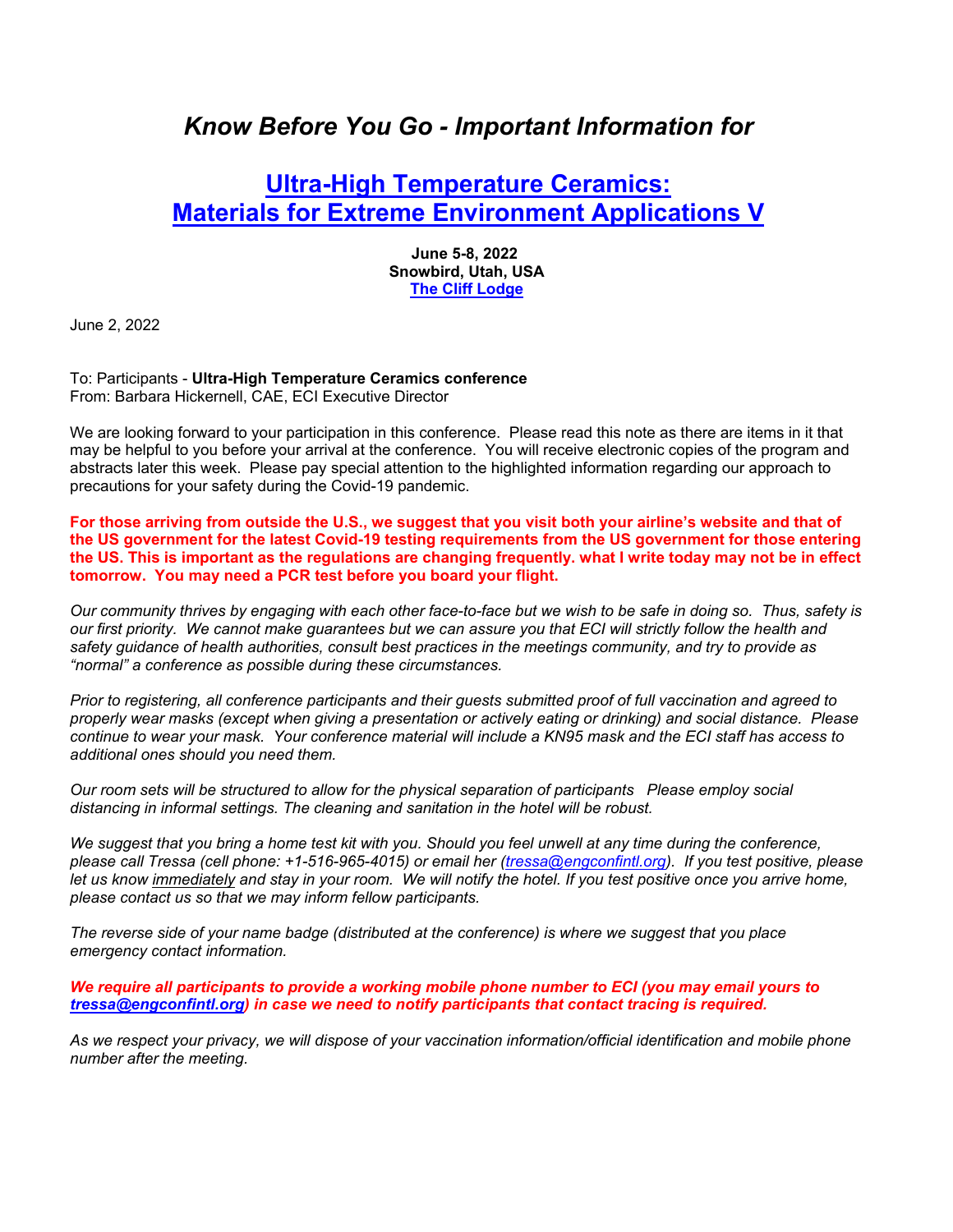### **Hotel Information**:

**Snowbird -** 9385 S. Snowbird Center Drive, Snowbird, UT 84092- Tel: + 1-801-933-2222 or +1-801-742-2222 - www.snowbird.com

## **Conference Program:**

Later this week Kathy Chan will send participants an electronic version of the program and an electronic link to abstracts. No paper version will be distributed at the conference..

## **Shuttle Transportation from the Salt Lake City Airport**

Canyon Transport provides shuttle service from the Salt Lake City Airport to Snowbird and return. Please call 1- 800-453-3000 to add it to your lodging reservation. The cost is \$78 round trip. Hen you arrive at the SLC airport, you will need to check in at the Canyon Transportation desk which is located one level below the baggage claim area. Your name will be on a pre-paid list. Shuttles depart every half hour. When returning to the airport, please choose a shuttle at least 2.5 hours prior to your scheduled flight departure.

## **Driving Directions from Salt Lake City Airport**

Take I-80 east to I-215 south. Take Exit 6 (6200 South) and go east on 6200 South, toward the mountains. This road will lead you straight to UT-210 and up Little Cottonwood Canyon to Snowbird. For Cliff Lodge, take Entry 4.

**Parking at the Snowbird Resort:** There is free self-parking at Snowbird. Valet parking is \$20/night..

## **Sunday – Hotel and Conference check-in and schedule:**

Upon arrival, go to the Main Lobby of Cliff Lodge to check in to the hotel. If your room is not ready, they will hold your luggage.

15:00 – Conference check-in

16:45 – 17:00 Opening remarks by conference chairs

17:00 – 18:00 Opening plenary talk

18:30 – 20:30 Welcome reception followed by dinner

*Reminder*: *Please wear your conference badge throughout the conference as this identifies you to other conference participants, hotel staff, and also will admit you to meals at the hotel.*

#### **Monday morning:**

07:00 – 08:00 Breakfast 08:00 Technical session begins

**Meals**: The conference fee includes your hotel room for the nights of Sunday (June 5), Monday (June 6), and Tuesday (June 7), with meals from dinner Sunday through lunch on Wednesday.

**Guests/Accompanying Persons**: If you bring a guest at the last moment, you must first see the ECI staff at checkin, pay for your guest, and then give the ECI proof of payment to the hotel. Your guest will then be issued a name badge that must be worn for admittance to meals/social hours/activities.

**Speakers**: Our standard equipment is a Computer Projector and a PC laptop for PowerPoint presentations. Please bring your presentation on a memory stick. If you plan to use a MAC (Apple) laptop for your presentation, please bring the appropriate adapter for the projector. There will be graduate student assistance (**Martiza Sanchez)** available to make sure your presentation is loaded prior to the session during which you are speaking.

Be sure that you have provided your session chair with a *brief* biography for introductions.

**Poster Presentations**: Posters may be hung on Monday. Please remain by your poster during the poster session for questions and discussion. Please remove your posters before the end of lunch on Wednesday.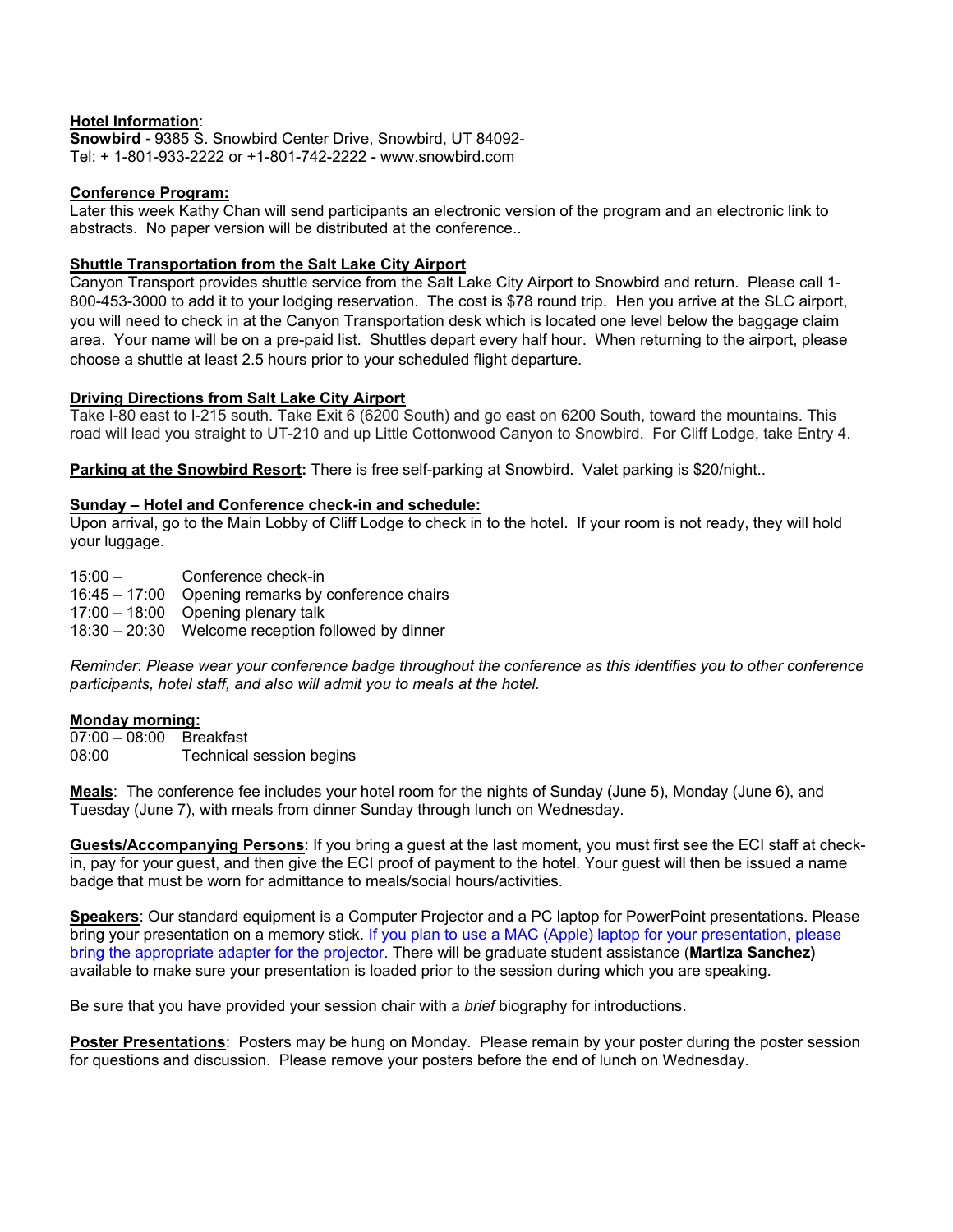**Weather and Altitude**: You can expect highs during the conference week in the 60s F and the lows in the 40s F Mostly sunny. Check www.weather.com before you leave and bring appropriate clothing.

The altitude at Snowbird is approximately 8,000 feet and some people may feel effects of high altitude such as headache, difficulty sleeping or shortness of breath. One of the best things to do is to drink lots of water – stay hydrated. One alcoholic drink at high altitude is the equivalent of three at sea level.

**Pre-Conference Arrivals**: ECI does not make pre/post conference reservations - that is the responsibility of the participant. There is a pre/post conference registration form on the ECI web site under "Information.".

Please check out the following links:

Snowbird's Cliff Spa – Group will receive a 50% discount on the public spa access fee during the conference dates, as well as 20% off select Cliff Spa treatments. Please note that spa access fees are waived for the day with the purchase of any full service spa treatment. There is also a free gym located on Level 1 of the Cliff Lodge, open 6am – 10pm daily for all guests.

#### Snowbird's Dining

Snowbird Hiking – see concierge for current conditions and open hiking trails

#### Snowbird Village Map

*\*All Snowbird activities are safety and weather contingent.* 

#### **Miscellaneous**:

- If you have any special dietary needs (e.g., vegetarian or allergy) that you did not communicate to us when you registered, please be sure to let Kathy know (Kathy@engconfintl.org) immediately so the information can be communicated to the hotel. Note that some requests (kosher, halal), if at all available, may incur an additional cost from the hotel that must be paid by the participant.
- The temperature in the air-conditioned conference room will usually start out on the cool side and then become warmer as the room fills. We recommend that you dress in layers or bring a sweater, jacket or wrap.
- ECI conferences are informal, and we discourage suits and ties. Casual dress is preferred.
- On Wednesday, ECI will send you an electronic conference evaluation/questionnaire. Please complete and return it as your comments will be very useful to ECI and the chairs of future Vaccine Technology conferences.
- Smoking is not permitted at any conference functions. We ask you to turn off (or turn to vibrate) your cell phone during technical sessions. Photo and video recording by any device (e.g., cameras, cell phones, laptops, PDAs, watches) is strictly prohibited during the technical sessions, unless the author and ECI have granted prior permission

We thank the conference chairs, **Carmen Carney**, **Carolina Tallon**, **Gregory Thompson** and **Chris Weinberger.** They have put in a great deal of effort to produce this excellent program.

**Ram Darolia** will be the ECI technical liaison on site. **Tressa D'Ottavio** will be the site managers for this conference.

Last minute questions? Email **Kathy Chan** (Kathy@engconfintl.org). If you need to contact the ECI staff from Friday onwards, you can text or call **Tressa D'Ottavio** at 1-516-965-4015.

We wish you all an intellectually stimulating, productive and enjoyable conference.